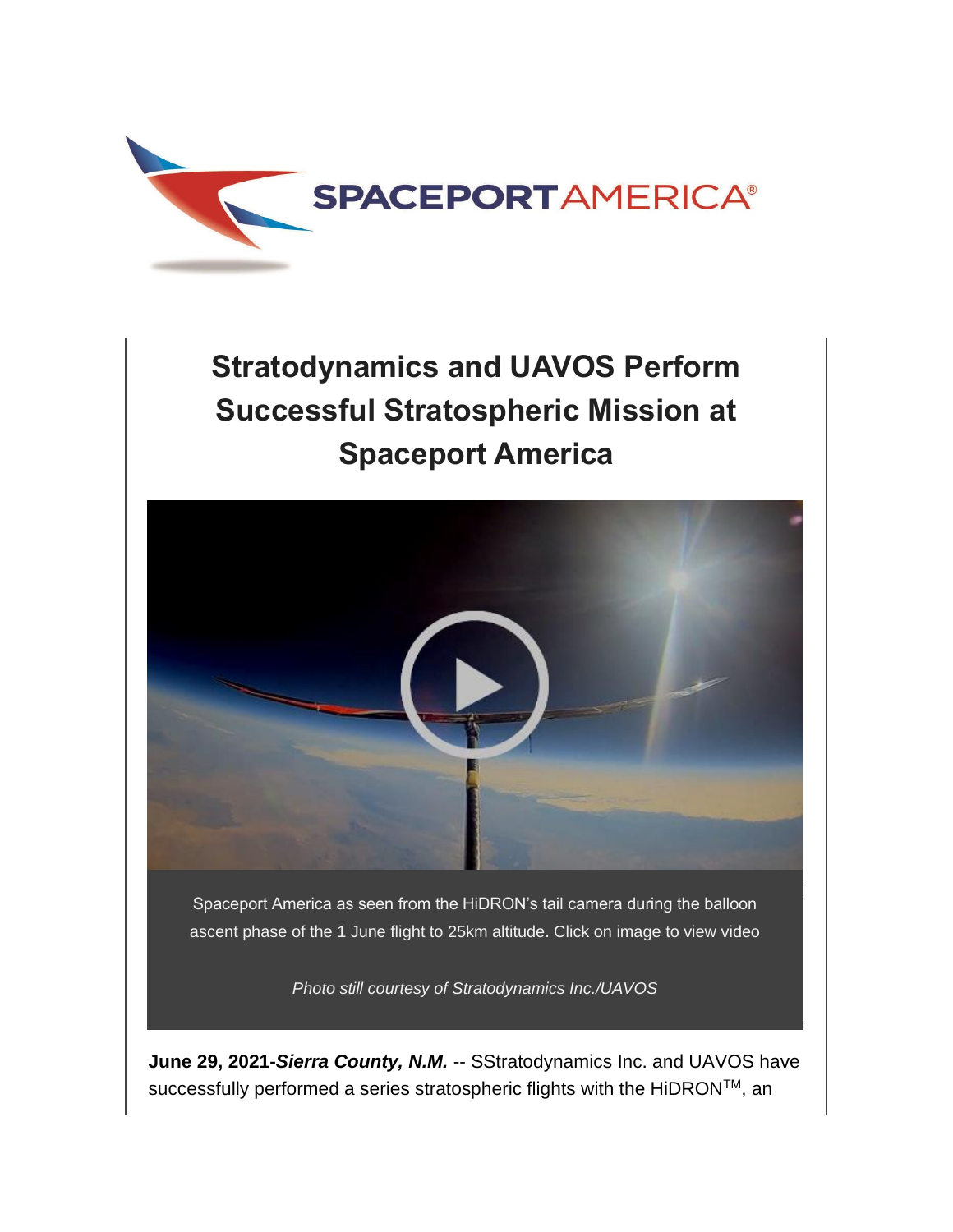autonomous aircraft, at Spaceport America, New Mexico. The mission objectives were to advance new systems for forward sensing turbulence detection onboard aircraft at near-space and commercial flight altitudes.

The early June flight campaign was supported by the [NASA Flight](https://spaceportamerica.us5.list-manage.com/track/click?u=58d56e94a27e782f5a4739ee8&id=57924b75d6&e=187382ca15)  [Opportunities Program](https://spaceportamerica.us5.list-manage.com/track/click?u=58d56e94a27e782f5a4739ee8&id=57924b75d6&e=187382ca15) to advance turbulence detection sensors developed by the University of Kentucky (UKY) and NASA's Langley Research Center. The results will cross validate data from multiple probes with flight data from the HiDRON.

The balloon launched HiDRON stratospheric glider achieved controlled flight following a release from a sounding balloon at altitudes above 82,000 ft. (25 km) on both June 1 and 4 and 98,000 ft (30 km) on June 6. The UAVOS designed autopilot demonstrated a breakthrough in autonomous control during the critical 'pullout phase'. At the 98,000 ft apogee, the HiDRON released from the balloon in zero-gravity conditions, accelerated rapidly, approaching 300 mph (480 kph) in the first 15 seconds of flight. The HiDRON completed the pullout phase and achieved controlled flight at an altitude above 92,000 ft (28 km), 7000 ft. higher than the record setting SR-71 Blackbird while travelling at a 280 mph (450 kph) ground speed. The HiDRON then glided in a controlled flight path back toward Spaceport America's runway for approximately 4.5 hours while recording flight and payload data. Before landing, the team also tested the autonomous soaring algorithm with the HiDRON gaining almost 3000 ft of altitude by self-centering in a convection thermal.

"This mission represents a major milestone for Stratodynamics in achieving controlled, autonomous flight at record-setting altitudes and with aircraft's aerodynamically efficient airframe capable of utilizing available natural energy. The HiDRON also performs as an extremely sensitive instrument that can detect turbulence and correlate data collected from payload sensors. This campaign will contribute to Stratodynamics' turbulence detection systems currently in development for multiple aviation-based applications" said Gary Pundsack, CEO Stratodynamics.

The flight campaign team included Aliaksei Stratsilatau, CEO of UAVOS (HiDRON autopilot developer and supplier), Dr. Sean Bailey, Principal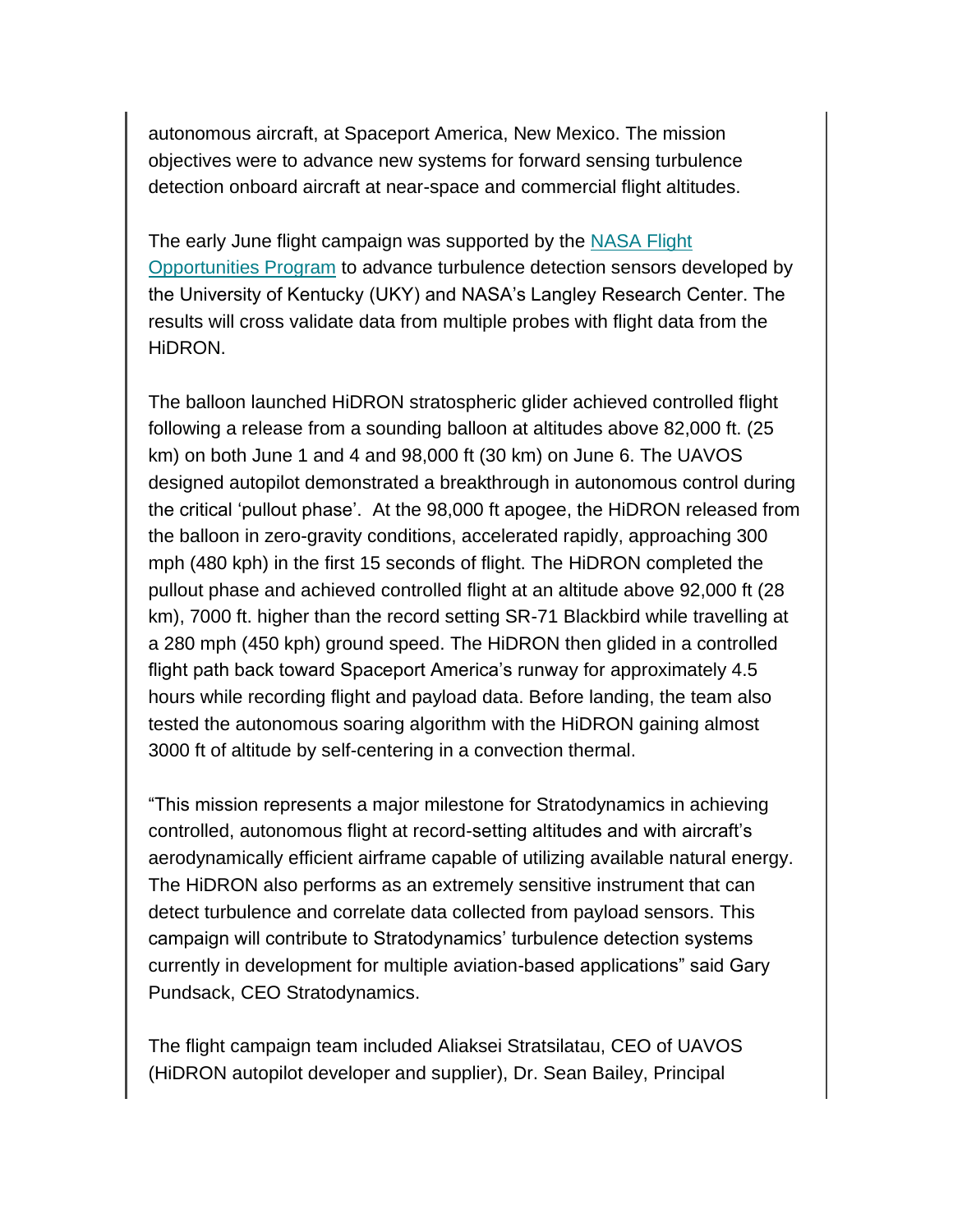Investigator and Ryan Nolin, flight technician from UKY, Dr. Qamar Shams, sensor inventor from NASA Langley, as well as balloon launch specialists, Andrew Denney and Victor Davison from the Physical Sciences Lab at New Mexico State University to assist with launch logistics. This multi-member collaboration converged at Spaceport America to combine the novel, highaltitude aerial platform with multi-hole wind probe and infrasonic microphone sensors to advance forward detection of turbulence systems. During the ascent phase, the platform captured a stunning view of New Mexico which has recently been selected as [NASA's June 17 Image of the Day.](https://spaceportamerica.us5.list-manage.com/track/click?u=58d56e94a27e782f5a4739ee8&id=7281264fd7&e=187382ca15)

Researchers participating in the flight test supported by NASA's Flight Opportunities include UKY researchers Anisa Haghighi and Dr. Sean Bailey and Dr. Shams of NASA's Langley Research Center. The group will spend the next several months analyzing the sensor data to identify turbulent events and their proximity to the airborne sensors. Bailey adds, "The HiDRON aircraft was an ideal platform for these investigations. Its controlled descent provided us with many hours of data and increased our ability to observe randomly occurring events. We look forward to examining the data more closely to see what we can learn about turbulence in the atmosphere."

UAVOS' lead autopilot developer and CEO Aliaksei Stratsilatau, adds, "The HiDRON successfully completed all of the missions proving that UAVOS' scalable, fully integrated avionics system, as well as flight-proven hardware continue to ensure HiDRON is at the forefront of stratospheric missions for the long-term. This succeeded today thanks to the combined hard work of NASA's Langley Research Center, Stratodynamics Inc., the University of Kentucky, and the UAVOS team".

Henry Cathey, Director of the New Mexico State University's Physical Science Laboratory Aerospace Division said, "PSL has many decades of supporting small to large balloon flight missions to safely enable science and research. It's part of our DNA and we are happy to be a key part of this successful set of flights."

"The PSL team was enthusiastic to be part of this pioneering launch, "said Andrew Denney, Lead Electrical Engineer at PSL and principal investigator for this effort. "Our goal is to provide launch services and expertise that support advancements in research and technology. The safety of the crew and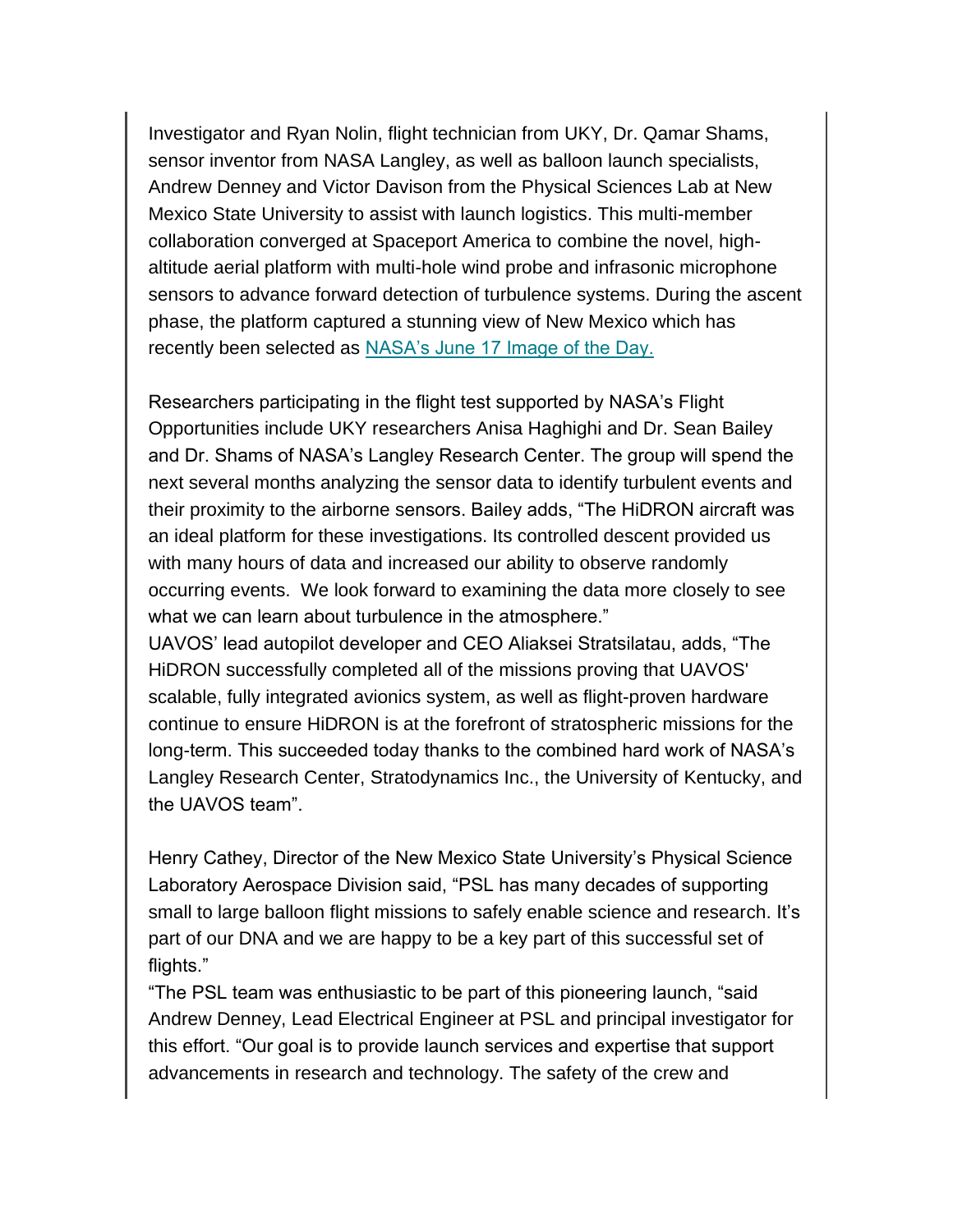research instrumentation remains at the forefront of our launch priorities; as does the success of our partners".

Scott McLaughlin, Executive Director of Spaceport America, noted "This truly is exciting science and technology. It combines UAV's, balloons, and infrasonics to measure turbulence in the atmosphere in a way no one else has done. We are very happy to have had their team testing at Spaceport America."

## ###

**Spaceport America** [\(https://www.spaceportamerica.com\)](https://spaceportamerica.us5.list-manage.com/track/click?u=58d56e94a27e782f5a4739ee8&id=5b9dc6fe00&e=187382ca15) is the first purposebuilt commercial spaceport in the world. The FAA-licensed launch complex, situated on 18,000 acres adjacent to the U.S. Army White Sands Missile Range in southern New Mexico, has a rocket friendly environment of 6,000 square miles of restricted airspace, low population density, a 12,000-foot by 200-foot runway, vertical launch complexes, and about 340 days of sunshine and low humidity.

Some of the most respected companies in the commercial space industry are tenants at Spaceport America including Virgin [Galactic,](https://spaceportamerica.us5.list-manage.com/track/click?u=58d56e94a27e782f5a4739ee8&id=f33ff7d2c8&e=187382ca15) [HAPSMobile/](https://spaceportamerica.us5.list-manage.com/track/click?u=58d56e94a27e782f5a4739ee8&id=c6c16aa368&e=187382ca15) [AeroVironment,](https://spaceportamerica.us5.list-manage.com/track/click?u=58d56e94a27e782f5a4739ee8&id=28b28aa820&e=187382ca15) [UP Aerospace,](https://spaceportamerica.us5.list-manage.com/track/click?u=58d56e94a27e782f5a4739ee8&id=288241e3eb&e=187382ca15) and [SpinLaunch.](https://spaceportamerica.us5.list-manage.com/track/click?u=58d56e94a27e782f5a4739ee8&id=b934e87ed7&e=187382ca15)

**[Stratodynamics Inc.](https://spaceportamerica.us5.list-manage.com/track/click?u=58d56e94a27e782f5a4739ee8&id=468cd85f07&e=187382ca15)** is a leader in high-altitude aerial vehicles and flight provider services. Stratodynamics is also developing turbulence detection solutions for the aviation and urban air mobility sectors utilizing licensed NASA technology.

*Stratodynamics Inc. has licensed the technology from the National Aeronautics and Space Administration under U.S. Patent No(s). 8,401,217; 9,591,417; 8,671,763; 9,620,025; and/or U.S. Patent Application No(s). 15/601,075; 15/875,205.)*

**[UAVOS](https://spaceportamerica.us5.list-manage.com/track/click?u=58d56e94a27e782f5a4739ee8&id=dc2ae3e516&e=187382ca15) Co.** is a leading developer of innovative solutions for unmanned air, ground and marine applications and specializes in autopilots and UAV accessories.

## [NMSU Physical Science Laboratory](https://spaceportamerica.us5.list-manage.com/track/click?u=58d56e94a27e782f5a4739ee8&id=25c3754cb0&e=187382ca15)

Founded in 1946 in response to the nation's space and rocket programs, PSL's